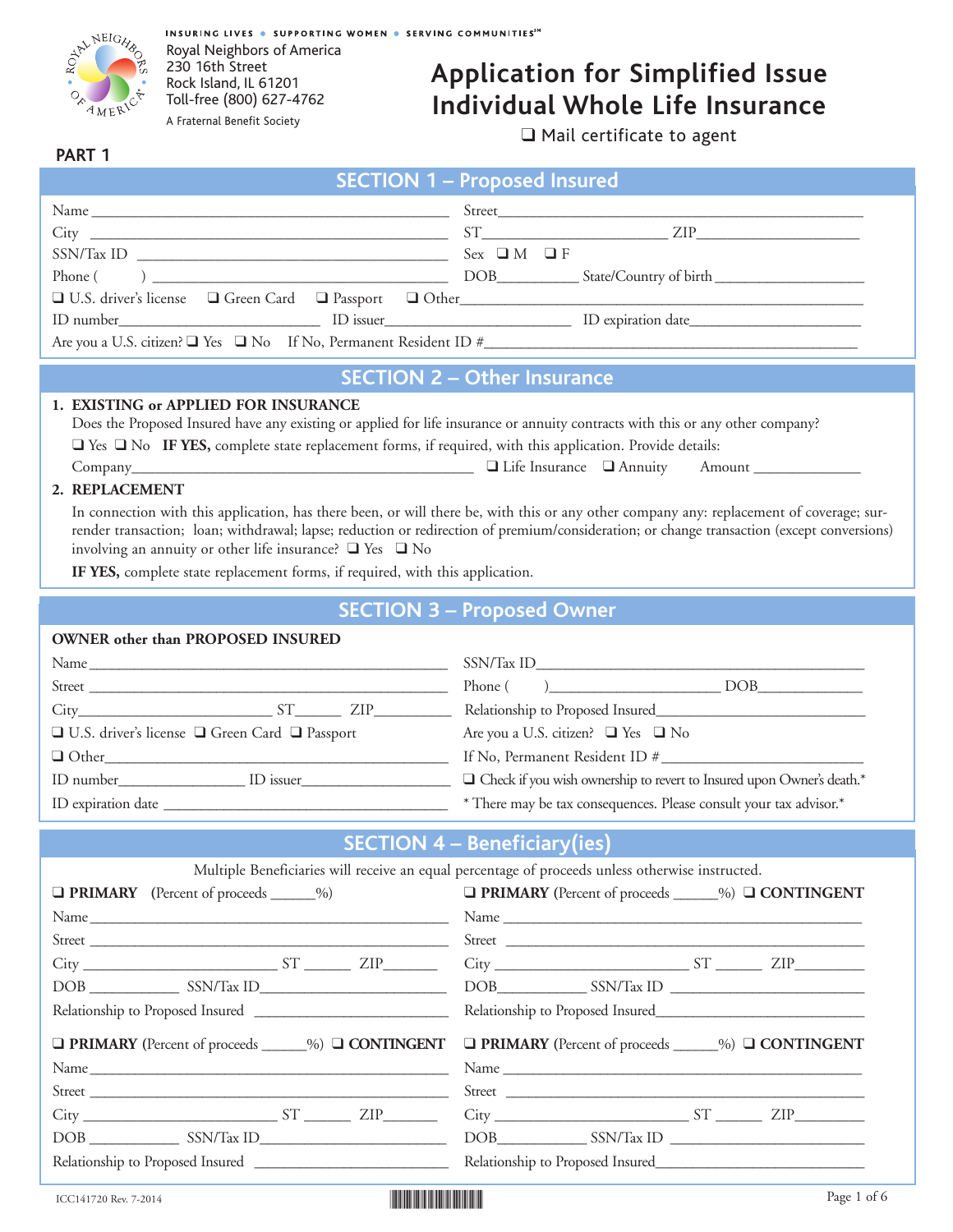# **SECTION 5 – Information Regarding Specific Insurance Plan**

#### **1. LIFE INSURANCE PLAN**

❑ Simplified Issue Whole Life ❑ Graded Death Benefit

**2. RIDER**

❑ Accelerated Living Benefit Rider (no additional premium; not available on face amounts below \$7,000)

- **3. FACE AMOUNT \$**\_\_\_\_\_\_\_\_\_\_\_\_\_\_\_\_\_\_\_\_\_\_\_\_\_\_
- **4. AUTOMATIC PREMIUM LOAN will be provided.** ❑ No Check if **APL** is **NOT** desired.

| <b>SECTION 6 - Payment Information</b>                         |                                                                  |  |  |  |  |
|----------------------------------------------------------------|------------------------------------------------------------------|--|--|--|--|
| If Electronic Payment is chosen, complete EFT form on page 4.  | 2. BILLING ADDRESS INFORMATION                                   |  |  |  |  |
| 1. PAYMENT MODE (Check one)                                    | $\Box$ Proposed Insured's address $\Box$ Primary Owner's address |  |  |  |  |
| Direct bill: $\Box$ Annual $\Box$ Semi-Annual $\Box$ Quarterly | Other Premium Payor's/Alternate billing address (details below)  |  |  |  |  |
| Electronic payment: □ Annual □ Semi-Annual                     |                                                                  |  |  |  |  |
| $\Box$ Quarterly $\Box$ Monthly $\Box$ Payment with app \$     |                                                                  |  |  |  |  |
| □ Draft first payment Payment quoted \$                        | ST <sup>-</sup><br>ZIP.                                          |  |  |  |  |

#### **PART 2**

#### **SECTION 1 – Physician Information**

Please provide name of doctor, practitioner, or health care facility who can provide the most complete and up-to-date information concerning the present health of the Proposed Insured.

Physician name/Clinic\_\_\_\_\_\_\_\_\_\_\_\_\_\_\_\_\_\_\_\_\_\_\_\_\_\_\_\_\_\_\_\_\_ City\_\_\_\_\_\_\_\_\_\_\_\_\_\_\_\_\_\_\_\_\_\_\_\_\_ ST\_\_\_\_\_\_ ZIP\_\_\_\_\_\_\_\_\_\_\_\_

List all currently prescribed medications: \_\_\_\_\_\_\_\_\_\_\_\_\_\_\_\_\_\_\_\_\_\_\_\_\_\_\_\_\_\_\_\_\_\_\_\_\_\_\_\_\_\_\_\_\_\_\_\_\_\_\_\_\_\_\_\_\_\_\_\_\_\_\_\_\_\_\_\_\_\_\_\_

| <b>SECTION 2 - Medical Questions</b> |
|--------------------------------------|
|--------------------------------------|

\_\_\_\_\_\_\_\_\_\_\_\_\_\_\_\_\_\_\_\_\_\_\_\_\_\_\_\_\_\_\_\_\_\_\_\_\_\_\_\_\_\_\_\_\_\_\_\_\_\_\_\_\_\_\_\_\_\_\_\_\_\_\_\_\_\_\_\_\_\_\_\_\_\_\_\_\_\_\_\_\_\_\_\_\_\_\_\_\_\_\_\_\_\_\_\_\_\_\_\_\_\_\_\_ \_\_\_\_\_\_\_\_\_\_\_\_\_\_\_\_\_\_\_\_\_\_\_\_\_\_\_\_\_\_\_\_\_\_\_\_\_\_\_\_\_\_\_\_\_\_\_\_\_\_\_\_\_\_\_\_\_\_\_\_\_\_\_\_\_\_\_\_\_\_\_\_\_\_\_\_\_\_\_\_\_\_\_\_\_\_\_\_\_\_\_\_\_\_\_\_\_\_\_\_\_\_\_\_

|                                                                    | 1. Has the proposed Insured used tobacco in any form in the last 12 months?                                                                                                                                                                                                                                                                                                                                    | $\Box$ Yes                             | $\Box$ No                           |  |  |  |
|--------------------------------------------------------------------|----------------------------------------------------------------------------------------------------------------------------------------------------------------------------------------------------------------------------------------------------------------------------------------------------------------------------------------------------------------------------------------------------------------|----------------------------------------|-------------------------------------|--|--|--|
|                                                                    | If any answer to questions 2 through 7 is YES, the Proposed Insured is not eligible for ANY coverage.                                                                                                                                                                                                                                                                                                          |                                        |                                     |  |  |  |
|                                                                    | 2. Is the Proposed Insured currently:<br>a. Hospitalized, in a nursing facility, or receiving Hospice Care?<br>b. Confined to a wheelchair, bed, or using oxygen equipment to assist in breathing?                                                                                                                                                                                                             | $\Box$ Yes<br>$\Box$ Yes               | $\Box$ No<br>$\Box$ No              |  |  |  |
|                                                                    | 3. Has a member of the medical profession ever diagnosed or treated the Proposed Insured for Acquired Immune<br>Deficiency Syndrome (AIDS), AIDS Related Complex (ARC), or any immune deficiency disease; or has the<br>Proposed Insured tested positive for the Human Immunodeficiency Virus (HIV)?                                                                                                           | $\Box$ Yes                             | $\Box$ No                           |  |  |  |
|                                                                    | 4. Has the Proposed Insured ever been diagnosed as having or been treated for:<br>a. Congestive heart failure, or had or been recommended to have an organ transplant?<br>b. Insulin shock, diabetic coma, amputation caused by disease, or taken insulin shots prior to age 30?<br>c. Dementia, Alzheimer's Disease, or mental incapacity?                                                                    | $\Box$ Yes<br>$\Box$ Yes<br>$\Box$ Yes | $\Box$ No<br>$\Box$ No<br>$\Box$ No |  |  |  |
|                                                                    | 5. During the past 18 months has the Proposed Insured been diagnosed as having:<br>a. Stroke, aneurysm, cardiomyopathy, or circulatory surgery?<br>b. Angina (chest pain), heart attack or failure, or heart surgery?                                                                                                                                                                                          | $\Box$ Yes<br>$\Box$ Yes               | $\Box$ No<br>$\Box$ No              |  |  |  |
|                                                                    | 6. During the past 24 months, has the Proposed Insured been diagnosed as having, or been treated for:<br>a. Internal Cancer, Melanoma, or Leukemia?<br>b. Cirrhosis, liver disease, kidney failure (including dialysis), chronic kidney disease, or systemic lupus?                                                                                                                                            | $\Box$ Yes<br>$\Box$ Yes               | $\Box$ No<br>$\Box$ No              |  |  |  |
|                                                                    | 7. During the past 18 months, has the Proposed Insured been diagnosed as having:<br>a. A condition expected to result in death within 12 months?<br>b. Been advised by a medical professional to have any diagnostic testing which has not been completed or for<br>which the results have not been received?<br>c. Been recommended by a physician to have treatment or counseling for alcohol or drug abuse? | $\Box$ Yes<br>$\Box$ Yes<br>$\Box$ Yes | $\Box$ No<br>$\Box$ No<br>$\Box$ No |  |  |  |
| If question 8 or 9 is YES, only Graded Death Benefit is available. |                                                                                                                                                                                                                                                                                                                                                                                                                |                                        |                                     |  |  |  |
|                                                                    | 8. During the past 24 months, has the Proposed Insured been diagnosed as having, or been treated for:<br>a. Stroke, angina (chest pain), heart attack, or cardiomyopathy?<br>b. Heart or circulatory surgery (including pacemaker, heart valve replacement, bypass, angioplasty, stent<br>implant, or any procedure to improve circulation to the heart or brain)?                                             | $\Box$ Yes<br>$\Box$ Yes               | $\Box$ No<br>$\Box$ No              |  |  |  |
|                                                                    | 9. During the past 24 months, has the Proposed Insured been diagnosed as having, or been treated for:<br>a. Emphysema, chronic obstructive pulmonary disease (COPD), or tuberculosis (TB)?<br>b. Neuromuscular disease (including Multiple Sclerosis, Lou Gehrig's Disease, Epilepsy, or Parkinson's Disease)?                                                                                                 | $\Box$ Yes<br>$\Box$ Yes               | $\Box$ No<br>$\Box$ No              |  |  |  |

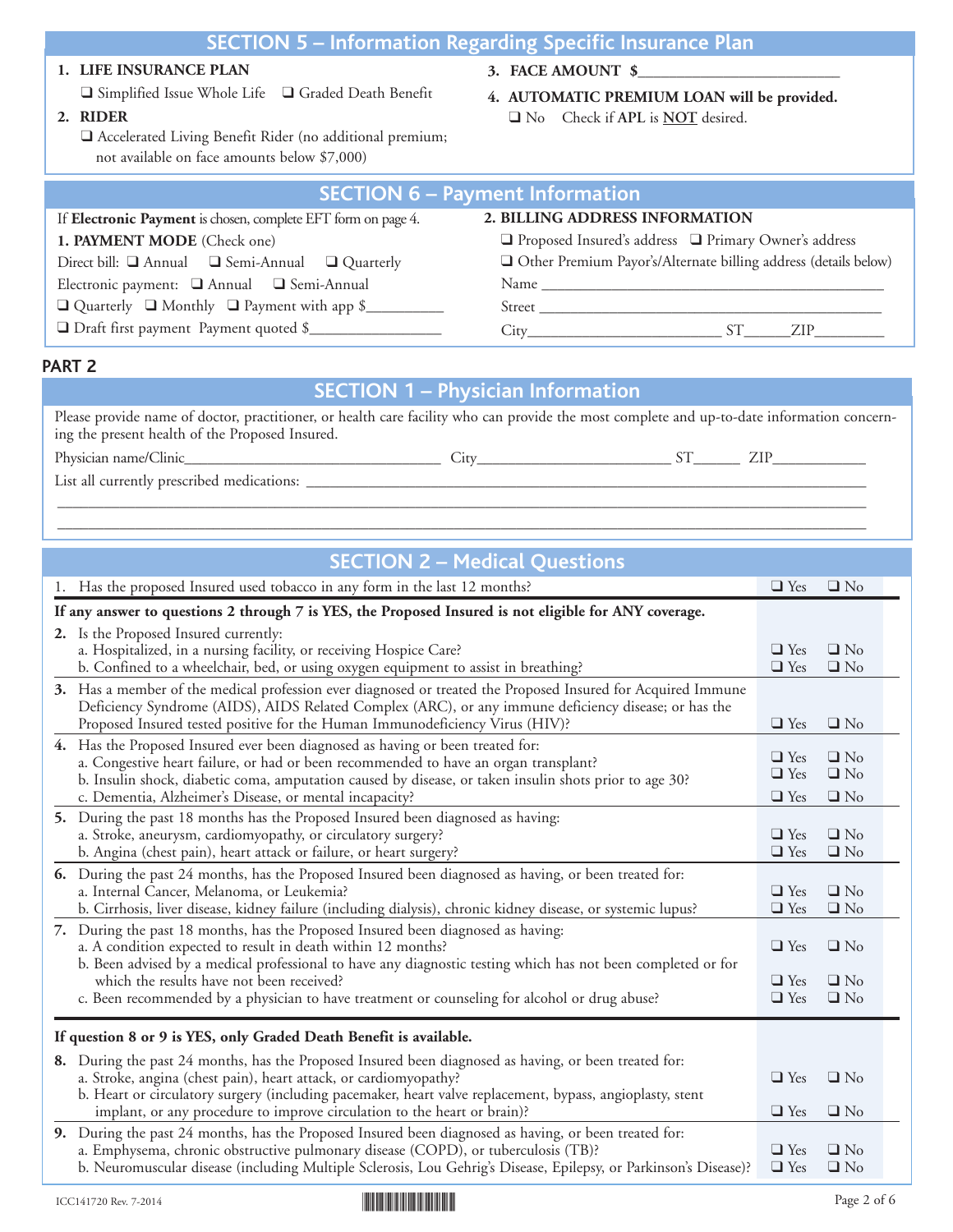## **Agreement/Acknowledgement**

#### Agreement/Disclosure: To the best of my knowledge and belief, all statements in my application for life insurance including any **amendments and supplements are true and complete. I also agree that:**

- My statements in the application and any amendment(s), paramedical/medical exam, and supplement(s) are the basis of any certificate issued and will be attached to and, along with the articles of incorporation and bylaws of Royal Neighbors, become part of the new certificate.
- No information will be deemed to have been given to Royal Neighbors unless it is stated in the application and amendment(s), paramedical/medical exam, and any supplement(s).
- Only authorized officers of Royal Neighbors may: a) make or change any contract of insurance; b) make a binding promise about insurance; or c) change or waive any term of an application, receipt, or certificate.
- If not a current member, I, the Proposed Insured, hereby apply to become a member of Royal Neighbors as indicated by my signature on the application. As a member, I agree to uphold the principles of Faith, Unselfishness, Courage, Endurance, and Humility upon which Royal Neighbors was founded more than 100 years ago.

### **Authorization**

I, the Proposed Insured, hereby authorize any licensed physician, medical practitioner, hospital, clinic, laboratory, pharmacy, pharmacy benefit manager, or other medical facility, insurance or reinsurance company, MIB, Inc., consumer reporting agency, division of motor vehicles, the veterans administration, or other government agency or department having information as to the diagnosis, treatment, or prognosis with respect to any physical or mental condition, or having any non-medical information, concerning me to release and disclose the entire medical record and any other protected health or other information concerning me within the past 10 years, without restriction, to Royal Neighbors, its agents, employees, or representatives. I further authorize Royal Neighbors, or its reinsurers, to make a brief report of my personal health information to MIB. This includes information on the treatment of alcohol, drug, and tobacco abuse, and psychiatric diagnosis and treatment. **In order to** facilitate the rapid transmission of such information, I authorize all the sources named above, except MIB, to give such information to **any legal representative or agent employed by Royal Neighbors.**

I understand that the protected information is to be disclosed under this authorization so that Royal Neighbors may underwrite my application for life insurance, determine my eligibility for insurance, risk rating, or certificate issuance determinations, administer claims and determine or fulfill responsibility for coverage and provision of benefits, administer coverage, and conduct other legally permissible activities that relate to any coverage I have applied for with Royal Neighbors. Any protected information obtained will not be released by Royal Neighbors to any person or organization EXCEPT to other divisions and/or departments of Royal Neighbors, MIB, other life/health insurance organizations or fraternal benefit societies with which I have insurance contracts or to whom I may apply for insurance or to whom a claim for benefits may be submitted, or other persons or organizations performing business or legal services in connection with my application, insurance certificate(s), or claim for benefits or as may be otherwise lawfully required or as I may further authorize.

I understand that this authorization shall remain in force for 24 months from the date signed if used in connection with an application for life insurance certificate, an application for reinstatement of a life insurance certificate, or a request for change in certificate benefits; or for the duration of a claim if used for the purpose of collecting information in connection with a claim for benefits under a certificate.

I understand and agree that a copy of this authorization is as valid as the original and that I or my authorized representative is entitled to receive a copy. I understand that this authorization may be revoked by me at any time in writing, and if I refuse to sign or if I subsequently revoke this authorization, Royal Neighbors may not be able to process this application, and if coverage has been issued, may not be able to process any benefit payments. I agree that Royal Neighbors shall be fully protected if it acts in reliance on this authorization prior to receiving notice of revocation at its Home Office or to the extent that Royal Neighbors has a legal right to contest a claim under an insurance contract. Any information that is disclosed pursuant to this authorization may be re-disclosed as provided herein or as required or authorized by law and may then no longer be covered by federal rules governing privacy and confidentiality of health information.

**NO IMMEDIATE LIFE INSURANCE COVERAGE:** Royal Neighbors will have no liability under this application unless and until: a) it has been received and approved by Royal Neighbors at its Home Office; b) the certificate has been issued and delivered to the owner; c) the first premium has been paid to and accepted by Royal Neighbors (If the first premium is to be electronically drafted, then the premium has not been "paid" until honored by the financial institution.); and d) at the time of delivery and payment, the facts concerning the insurability of the Insured are as stated in this application.

| <b>SIGNATURES:</b> | ි දිවි |                                  | Date |
|--------------------|--------|----------------------------------|------|
|                    |        |                                  |      |
|                    | كالكلم |                                  | Date |
|                    |        | Proposed Owner                   |      |
|                    |        | (If other than Proposed Insured) |      |
|                    |        |                                  |      |

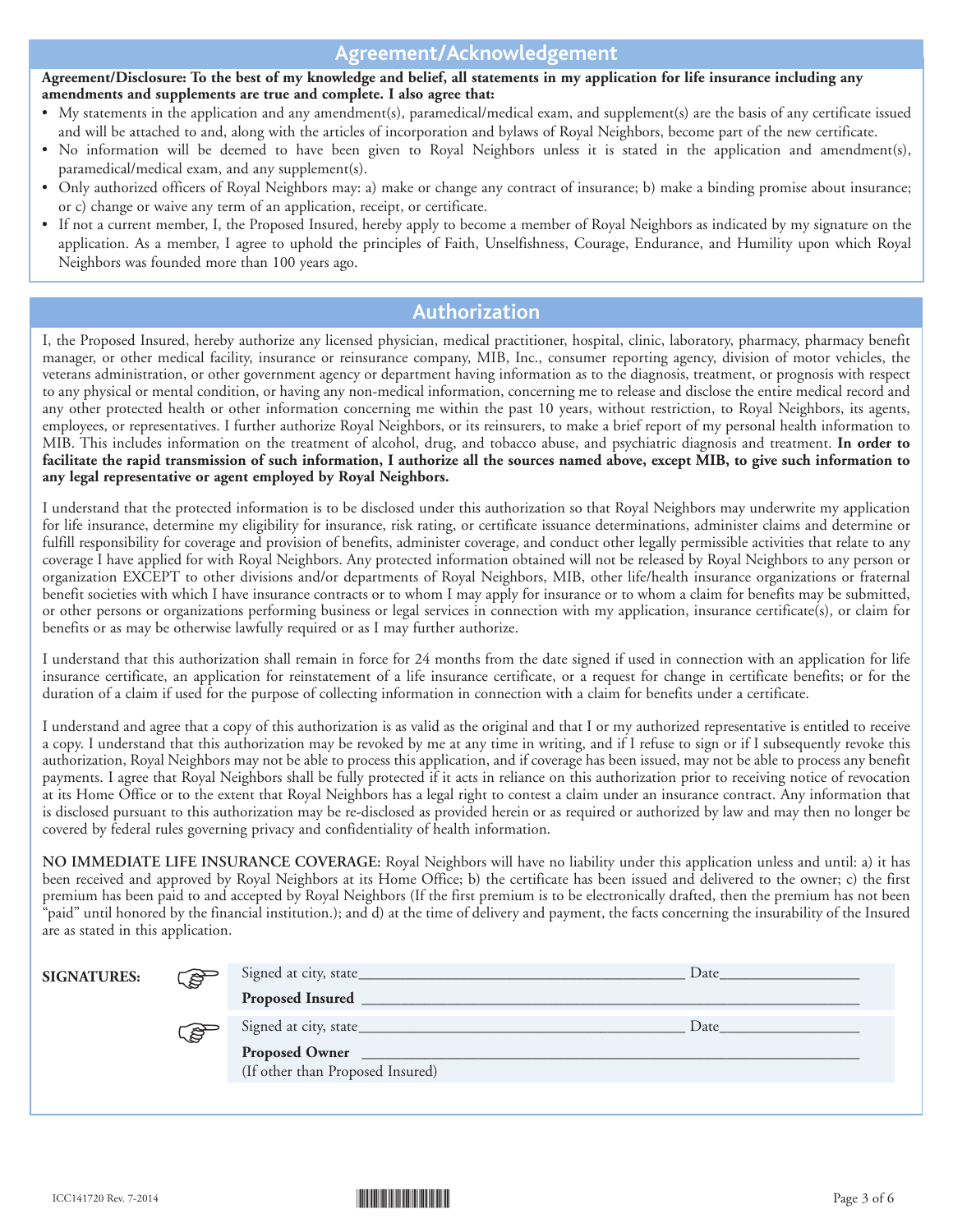## **Agent's Report**

| <i><b>INSTITUTION</b></i>                                                                                                                                                                                                                                                                                                                                                                                                                                                                                                                                                                                                                                                                                                                                                                                                                                                                                                                                                                                                                         |                                                                                                                                                                                                                                |  |                                        |  |  |
|---------------------------------------------------------------------------------------------------------------------------------------------------------------------------------------------------------------------------------------------------------------------------------------------------------------------------------------------------------------------------------------------------------------------------------------------------------------------------------------------------------------------------------------------------------------------------------------------------------------------------------------------------------------------------------------------------------------------------------------------------------------------------------------------------------------------------------------------------------------------------------------------------------------------------------------------------------------------------------------------------------------------------------------------------|--------------------------------------------------------------------------------------------------------------------------------------------------------------------------------------------------------------------------------|--|----------------------------------------|--|--|
| Does the Proposed Insured applied for or have any existing life insurance or annuity contracts with this or any other company?<br>$\square$ Yes $\square$ No IF YES, complete state replacement forms, if required, with this application. Provide details:<br>Company Amount Amount Company Company Company Company Amount Company Amount Company Amount Company Company Company Company Company Company Company Company Company Company Company Company Company Company Company Company Com<br>In connection with this application, has there been, or will there be, with this or any other company any: replacement of coverage; surrender<br>transaction; loan; withdrawal; lapse; reduction or redirection of premium/consideration; or change transaction (except conversions) involving<br>an annuity or other life insurance? $\Box$ Yes $\Box$ No<br>IF YES, complete state replacement forms, if required, with this application.<br>Did you use only written sales material approved for use by Royal Neighbors? $\Box$ Yes $\Box$ No |                                                                                                                                                                                                                                |  |                                        |  |  |
| $\Box$ No                                                                                                                                                                                                                                                                                                                                                                                                                                                                                                                                                                                                                                                                                                                                                                                                                                                                                                                                                                                                                                         |                                                                                                                                                                                                                                |  |                                        |  |  |
| Did you personally review the Owner's ID? $\Box$ Yes $\Box$ No Was the Proposed Insured with you at the time of the application? $\Box$ Yes $\Box$ No<br>Agent no. 1990 March 2010 March 2010 March 2010 March 2010 March 2010 March 2010 March 2010 March 2010 March 20                                                                                                                                                                                                                                                                                                                                                                                                                                                                                                                                                                                                                                                                                                                                                                          |                                                                                                                                                                                                                                |  |                                        |  |  |
|                                                                                                                                                                                                                                                                                                                                                                                                                                                                                                                                                                                                                                                                                                                                                                                                                                                                                                                                                                                                                                                   | Certification: I certify that the information provided is true and complete.                                                                                                                                                   |  |                                        |  |  |
|                                                                                                                                                                                                                                                                                                                                                                                                                                                                                                                                                                                                                                                                                                                                                                                                                                                                                                                                                                                                                                                   |                                                                                                                                                                                                                                |  |                                        |  |  |
|                                                                                                                                                                                                                                                                                                                                                                                                                                                                                                                                                                                                                                                                                                                                                                                                                                                                                                                                                                                                                                                   |                                                                                                                                                                                                                                |  |                                        |  |  |
|                                                                                                                                                                                                                                                                                                                                                                                                                                                                                                                                                                                                                                                                                                                                                                                                                                                                                                                                                                                                                                                   | If applicable, complete and sign the following statement(s):                                                                                                                                                                   |  |                                        |  |  |
|                                                                                                                                                                                                                                                                                                                                                                                                                                                                                                                                                                                                                                                                                                                                                                                                                                                                                                                                                                                                                                                   |                                                                                                                                                                                                                                |  |                                        |  |  |
|                                                                                                                                                                                                                                                                                                                                                                                                                                                                                                                                                                                                                                                                                                                                                                                                                                                                                                                                                                                                                                                   |                                                                                                                                                                                                                                |  |                                        |  |  |
|                                                                                                                                                                                                                                                                                                                                                                                                                                                                                                                                                                                                                                                                                                                                                                                                                                                                                                                                                                                                                                                   |                                                                                                                                                                                                                                |  |                                        |  |  |
|                                                                                                                                                                                                                                                                                                                                                                                                                                                                                                                                                                                                                                                                                                                                                                                                                                                                                                                                                                                                                                                   |                                                                                                                                                                                                                                |  |                                        |  |  |
|                                                                                                                                                                                                                                                                                                                                                                                                                                                                                                                                                                                                                                                                                                                                                                                                                                                                                                                                                                                                                                                   | Agent Name Please print Please print Please print Please print Please print Please print Please print Please print Please print Please print Please print Please print Please print Please print Please print Please print Ple |  |                                        |  |  |
|                                                                                                                                                                                                                                                                                                                                                                                                                                                                                                                                                                                                                                                                                                                                                                                                                                                                                                                                                                                                                                                   |                                                                                                                                                                                                                                |  |                                        |  |  |
|                                                                                                                                                                                                                                                                                                                                                                                                                                                                                                                                                                                                                                                                                                                                                                                                                                                                                                                                                                                                                                                   | INSURING LIVES . SUPPORTING WOMEN . SERVING COMMUNITIES <sup>SM</sup>                                                                                                                                                          |  |                                        |  |  |
|                                                                                                                                                                                                                                                                                                                                                                                                                                                                                                                                                                                                                                                                                                                                                                                                                                                                                                                                                                                                                                                   | Royal Neighbors of America                                                                                                                                                                                                     |  | <b>Authorization for</b>               |  |  |
|                                                                                                                                                                                                                                                                                                                                                                                                                                                                                                                                                                                                                                                                                                                                                                                                                                                                                                                                                                                                                                                   | 230 16th St., Rock Island, IL 61201<br>(800) 627-4762                                                                                                                                                                          |  | <b>Electronic Funds Transfer (EFT)</b> |  |  |
| OR AMERICANS                                                                                                                                                                                                                                                                                                                                                                                                                                                                                                                                                                                                                                                                                                                                                                                                                                                                                                                                                                                                                                      | A Fraternal Benefit Society                                                                                                                                                                                                    |  |                                        |  |  |
|                                                                                                                                                                                                                                                                                                                                                                                                                                                                                                                                                                                                                                                                                                                                                                                                                                                                                                                                                                                                                                                   | Louchaire Davel Neighbourgh America (Davel Neighbous) and not financial institution to initiate supervation with duarrals fuom                                                                                                 |  |                                        |  |  |

I authorize Royal Neighbors of America (Royal Neighbors) and my financial institution to initiate automatic withdrawals from my checking/savings account. This authority will remain in effect until I notify Royal Neighbors or the bank to cancel it in such time as to afford a reasonable opportunity to act on the request. I can stop payment of any withdrawal by notifying Royal Neighbors three days before my scheduled withdrawal day. Royal Neighbors reserves the option to change the method of payment to another qualifying mode after the occurrence of a transaction not honored.

#### □ Check box to use bank information from attached voided check. Form must still be signed and payment selected.

|                                        | $City$ $ST$ $ZIP$ $ZIP$                                               |             |
|----------------------------------------|-----------------------------------------------------------------------|-------------|
| Debit card numbers are not acceptable. | I would like the payment withdrawn on the __________ day of the month |             |
|                                        |                                                                       |             |
| ICC141720 Rev. 7-2014                  | PLEASE RETURN THIS AUTHORIZATION WITH A VOIDED CHECK.                 | Page 4 of 6 |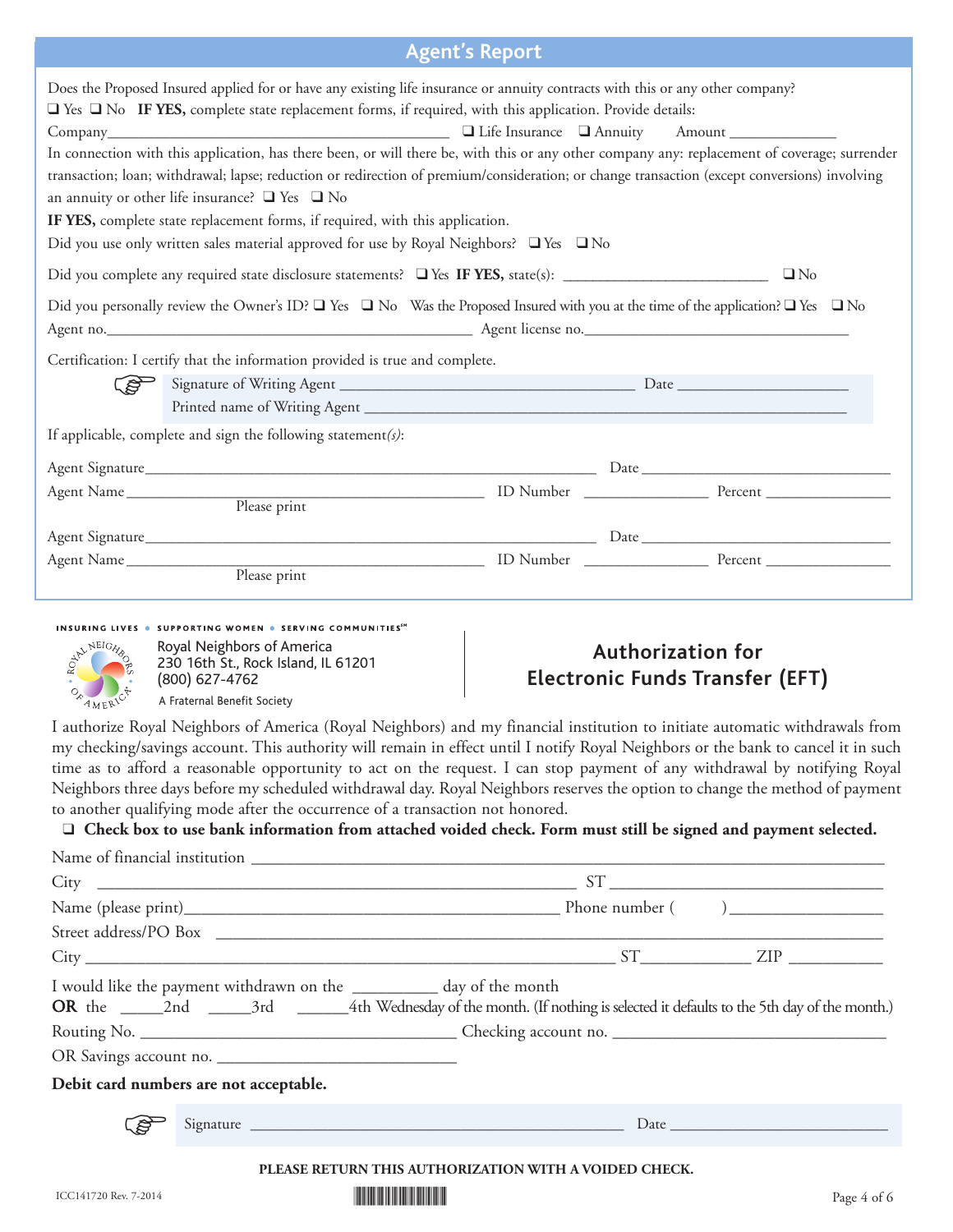FRAUD NOTICE/WARNING: Any person who knowingly presents a false statement in an application for insurance may be guilty **of a criminal offense and subject to penalties under state law.**

#### **MIB, Inc., Notice**

Information regarding your insurability will be treated as confidential. Royal Neighbors of America (Royal Neighbors) or its reinsurers may make a brief report thereon to the MIB, Inc., formerly known as Medical Information Bureau, a not-for-profit membership organization of insurance companies which operates an information exchange on behalf of its members. If you apply to another MIB member company for life or health insurance coverage, or if a claim for benefits is submitted to such company, MIB, upon request, will supply such company with the information in its file.

Upon receipt of a request from you, MIB will arrange disclosure of any information it may have in your file. Please contact MIB at (866) 692- 6901, TTY (866) 346-3642. If you question the accuracy of information in MIB's file, you may contact MIB and seek a correction in accordance with the procedures set forth in the federal Fair Credit Report Act. The address of MIB's information office is: MIB, 50 Braintree Hill Park, Suite 400, Braintree, MA 02184.

Royal Neighbors or its reinsurers may also release information in its file to other insurance companies to whom you apply for life or health insurance, or to whom a claim for benefits may be submitted. Information for consumers about MIB may be obtained on its website at www.mib.com.

### **Fair Credit Report Act Notice**

This is to inform you that as part of our underwriting procedures in connection with this application, an investigative consumer report may be obtained on the Proposed Insured. This report will provide applicable information concerning character, general reputation, personal characteristics, and mode of living.\* This information will be obtained through personal interviews with neighbors, friends, and associates. You may request to be interviewed in connection with the preparation of the investigative consumer report. You have the right to make a written request within a reasonable period of time to receive additional detailed information about the nature and scope of this investigation. No information collected concerning the sexual orientation of the Proposed Insured will be used to determine her or his eligibility for life insurance.

*\*Information obtained will not be used to determine sexual orientation.*

#### **Royal Neighbors of America**

230 16th St., Rock Island, IL 61201 (800) 627-4762 • www.royalneighbors.org

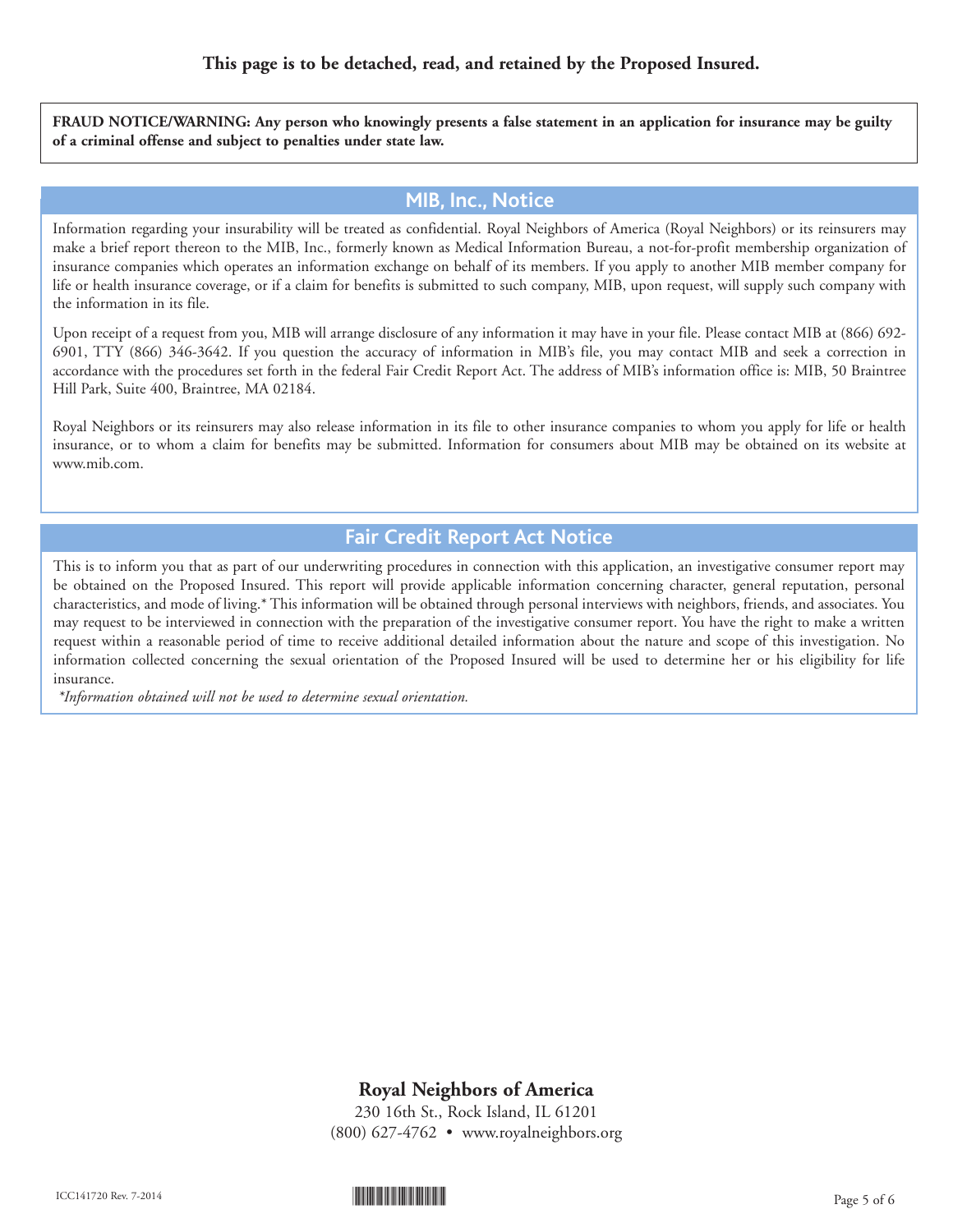**This page is intentionally left blank.**

## **Royal Neighbors of America**

230 16th St., Rock Island, IL 61201 (800) 627-4762 • www.royalneighbors.org